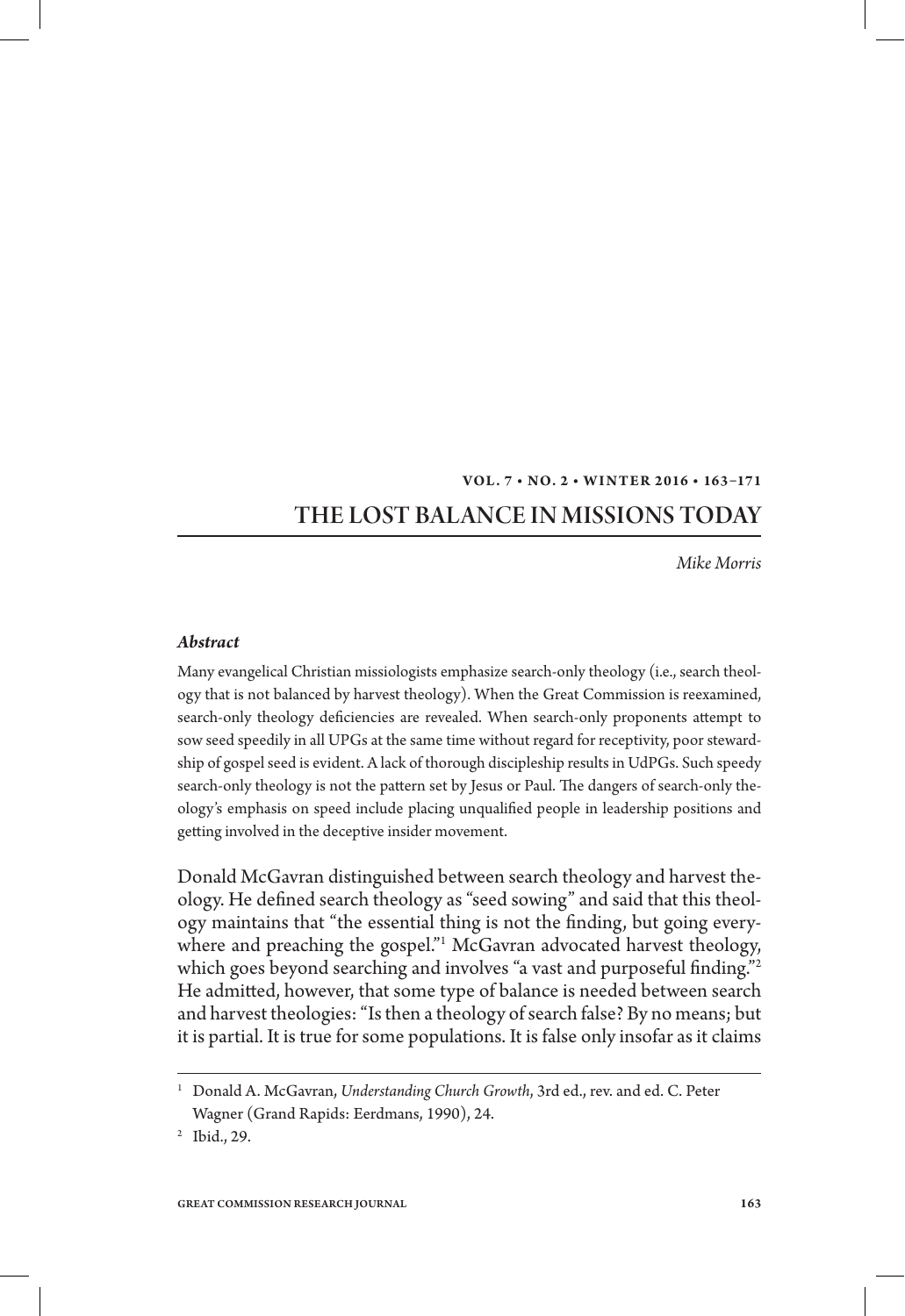to be the sole theology of evangelism and applicable to all."3 Unfortunately, in recent decades, search theology has become the sole theology of evangelism and missions utilized by many evangelical groups. Harvest theology has been all but ignored by these groups. A healthy balance between the two theologies is missing.

Our organization is known as the Great Commission Research Network. Thus, it behooves us to reexamine the Great Commission to see what it actually commands us to do. Let's research these verses again with fresh eyes and open minds.

Matthew 28:19-20 states, "Go, therefore, and make disciples of all nations, baptizing them in the name of the Father and of the Son and of the Holy Spirit, teaching them to observe everything I have commanded you. And remember, I am with you always, to the end of the age."4 A number of questions may spring to mind when a Christian examines this passage.

#### **WHERE TO GO AND HOW LONG TO STAY**

Did Jesus intend for his original disciples to go to every people group in the world during their lifetimes and make disciples? We must conclude that such a task was impossible at that time. On the Day of Pentecost, "there were Jews living in Jerusalem, devout men from every nation under heaven" (Acts  $2:5$ ). These Jews heard the gospel, and we can assume that some of them carried it to other nations. We cannot assume, however, that the Great Commission was fulfilled shortly after Jesus gave it. The intention of Jesus was to issue marching orders that would be applicable to all Christians for the next two thousand years. Many search theology advocates argue that our focus should be solely on reaching the unreached people groups (UPGs, currently defined as less than 2 percent evangelical Christian), regardless of how receptive they are to the gospel. I will refer to this school of thought as the "search-only" perspective. In this paper, I will not quote any search-only advocates; rather, I will speak in general terms about the search-only perspective based on my observations overseas and in missiological literature. To see specific quotes from search-only advocates, see my article in the fall, 2014 edition of the Southwestern Journal of Theology.<sup>s</sup>

<sup>3</sup> Ibid., 30.

<sup>4</sup> All Scripture quoted in this paper is from the Holman Christian Standard Bible, unless otherwise noted.

 $5$  John Michael Morris, "Contrasting Missiological Positions in Regard to Matthew 28:20," Southwestern Journal of Theology 57, no. 1 (Fall 2014): 97-101, accessed September 30, 2015, http://www.swbts.edu/academics/schools-programs/theology/journal/ volume-57/57-1.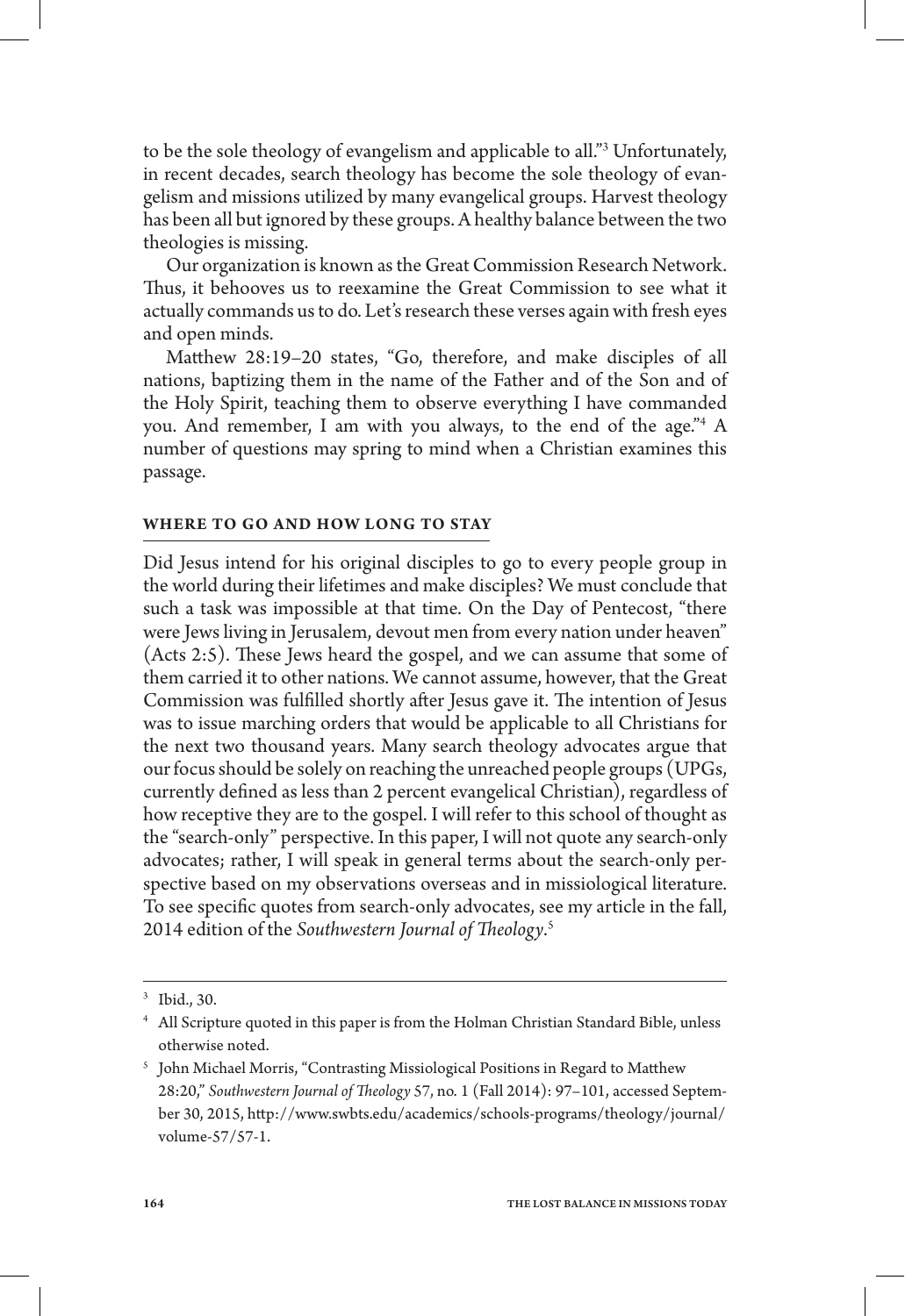Paul's words in Romans 15:20 are sometimes used by search-only proponents: "So my aim is to evangelize where Christ has not been named, in order that I will not be building on someone else's foundation." Obviously, Christ was not known in many places at that time, so virtually every people group was a UPG. Paul followed Christ's admonition (Luke 10:10–11) to shake off the dust and leave resistant groups after adequate work was done in those contexts (Acts 13:51, 18:6). Paul did not move around quickly in a "willy-nilly," random fashion to share the gospel with every UPG; rather, he was sensitive to the work of the Holy Spirit. For example, Paul and Timothy tried to go to Bithynia, but "the Spirit of Jesus did not allow them" (Acts 16:7). Instead, Paul received a vision indicating that they should go to the district of Macedonia (Acts 16:10), and he found receptive people in the Macedonian city of Philippi.

McGavran, in contrast to the search-only perspective, believed that priority should be given to receptive groups: "Evangelism can be and ought to be directed to responsive persons, groups, and segments of society."6 He also said that "correct policy is to occupy fields of low receptivity lightly." To prioritize receptive groups is to be a good steward of the gospel. McGavran in no way diminished the importance of reaching the unreached groups. Some unreached groups are resistant, and some of them are receptive. The receptive UPGs should be designated as top priority groups by missionarysending organizations and churches. Large people movements are possible in such receptive, unreached groups. McGavran reiterated his emphasis on receptive UPGs: "The rule which guided missionary societies during the nineteenth century—'Go where no one has been before'—is currently not a good rule. Today's rule, specially for beginning societies, is 'Find populations in which many want to become Christians, but are not being evangelized. Go there.'"8

Many search-only advocates are also speed advocates. They want to quickly create a beachhead and move on to a different battlefield so that they can reach all people groups in one generation. This is not the pattern set by Jesus or Paul. Jesus spent approximately three years with his original disciples, and Paul also spent extended periods of time with new disciples. Paul stayed three years at Ephesus (Acts 20:31) and at least a year and a half at Corinth (Acts 18:11). Sometimes Paul was quickly forced out of particular places, but he was often able to return or send other teachers. Microwave Christianity has had harmful effects both in America and abroad.

<sup>6</sup> McGavran, *Understanding Church Growth*, 187.

<sup>7</sup> Ibid., 191.

<sup>&</sup>lt;sup>8</sup> McGavran, "Basics of Effective Missions Anywhere," Church Growth Bulletin 11, no. 4 (March 1975): 431.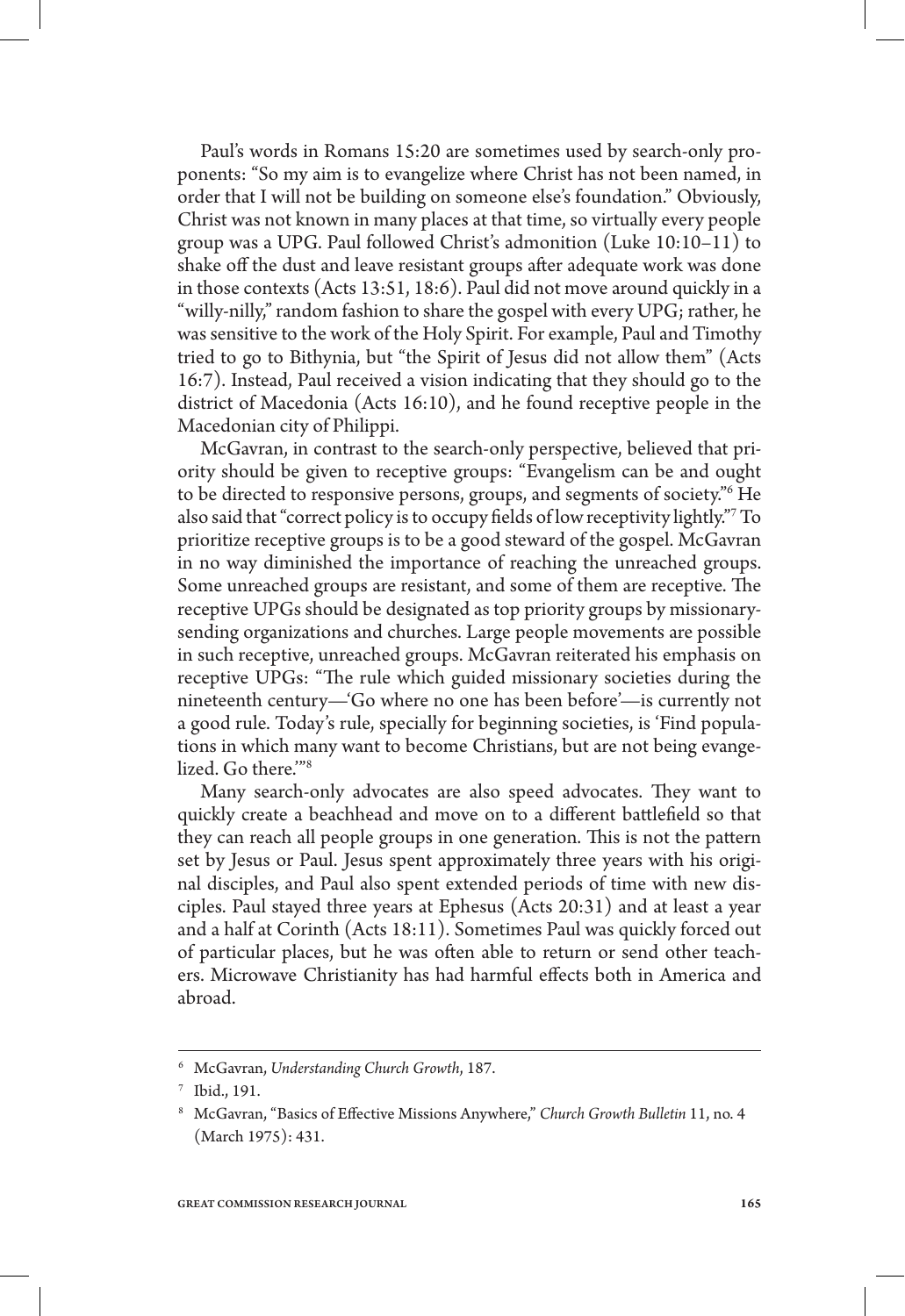Notice that Jesus did not say, "Go therefore and *try* to make disciples"; rather, He commanded us to do more than merely try. We are commanded to go beyond searching and actually find them by making disciples. Searchonly advocates, however, tend to emphasize the speedy sowing of the gospel seed, not necessarily the purposeful making of disciples. McGavran advocated thoroughly reaping a receptive group, not merely seeding it: "The world is full of receptive and resistant populations. While all must hear the gospel (Mark  $16:14$ ), we must make sure that the ripe fields are the ones that are reaped to the last sheaf."9 McGavran also advocated thorough discipleship so that nominal Christianity can be avoided:

Most objections to people movements come from those who have seen them starved and neglected. . . . God sometimes gives the precious beginnings of a people movement to his servants working ahead in the exploratory phase of missions. If they miss the early signals there is a danger that the new churches will be con firmed, not in the faith, but in ignorance and nominalism. This is not the fault of the way non-Christians turn to Christ, but a failure of shepherding.  $\dots$  J. T. Seamands (1968) credits the healthy expansion of the Methodist Church in South India . . . to a thorough system of training lay leaders. . . . During the first months after conversion, Christians are highly teachable. . . . If neglected for the first few years, they become accustomed to a mere nominal Christianity.10

Exactly what does the Great Commission mean when it commands us to make disciples? Does it simply mean to make Christian converts, or does it mean more than that? To find the answer, we must first look at the meaning of the Greek noun translated as "disciple." Depending on its context, "disciple" can have five different meanings in the New Testament.

First, "disciple" can refer to someone who temporarily and loosely identi fies with Christ but is not and never was a true convert because of a failure to completely surrender to Christ in repentance and faith. For example, Judas Iscariot is listed as one of Christ's twelve disciples (Luke 6:12–16, John 12:4). Many temporary disciples of Christ le¢ Him at one point because of their lack of faith ( John 6:64–66): "'But there are some among you who don't believe.' (For Jesus knew from the beginning those who would not believe and the one who would betray Him.) He said, 'This is why I told you that no one can come to Me unless it is granted to him by the Father.' From that moment many of His disciples turned back and no longer accompanied

<sup>&</sup>lt;sup>9</sup> McGavran, *Effective Evangelism: A Theological Mandate* (Phillipsburg, NJ: P & R, 1988), 48–9.

<sup>10</sup> McGavran, *Understanding Church Growth*, 235–236.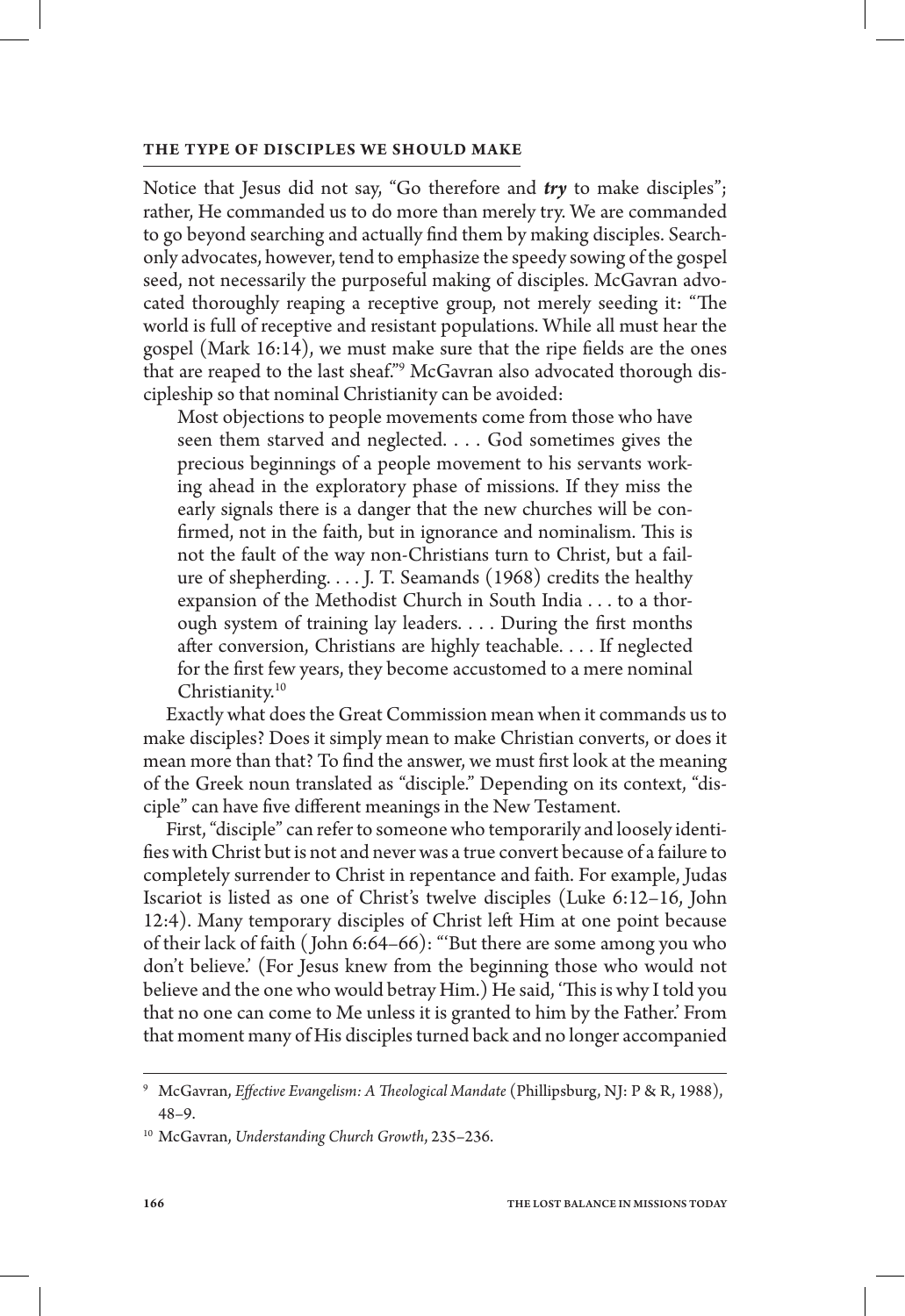Him." Many such disciples, counterfeit converts, exist in churches today. They are not Christians and never were Christians.

Non-Christians who merely give intellectual assent to the facts of the Bible must be distinguished from Christians who have true saving faith in Christ. For example, some people were impressed with the miraculous signs of Jesus, but they did not fully commit themselves to Him ( John 2:23–24): "While He was in Jerusalem at the Passover Festival, many trusted in His name when they saw the signs He was doing. Jesus, however, would not entrust Himself to them, since He knew them all." Another example of a non-saving type of belief is mentioned in James 2:19: "You believe that God is one; you do well. The demons also believe—and they shudder." The rich, young ruler is an example of a person who wanted eternal life but was unwilling to surrender all and follow Christ (Mark 10:17–22). As He spoke to "great crowds" (Luke 14:25) Jesus reiterated this truth in Luke 14:33: "In the same way, therefore, every one of you who does not say good-bye to all his possessions cannot be My disciple."

Second, "disciple" can refer to any Christian (Acts 21:4), including recent converts who surrendered their lives to Christ in repentance and faith but have not yet received much teaching (Acts 6:7): "So the preaching about God flourished, the number of the disciples in Jerusalem multiplied greatly, and a large group of priests became obedient to the faith." These disciples were genuine Christians.

A one-time commitment to trust Jesus with our lives and to do whatever He asks us to do for the rest of our lives is necessary for receiving the gift of eternal life. Only those people who have surrendered every part of their lives to Christ in repentance and faith are truly Christians.

Third, "disciple" can refer to a mature Christian who is fully trained and has become Christlike (Matthew 10:24-25a): "A disciple is not above his teacher, or a slave above his master. It is enough for a disciple to become like his teacher and a slave like his master." A similar verse is Luke 6:40: "A disciple is not above his teacher, but everyone who is fully trained will be like his teacher." The Greek verb translated as "fully trained" has the same root as the Greek noun that is translated as "training" in Ephesians 4:11–12: "And He personally gave some to be apostles, some prophets, some evangelists, some pastors and teachers, for the training of the saints in the work of ministry, to build up the body of Christ." The mature Christian, whether an officer in the church or not, should teach less mature Christians. The contrast between mature and immature Christians is clear in Hebrews 5:12–14:

Although by this time you ought to be teachers, you need someone to teach you the basic principles of God's revelation again. You need milk, not solid food. Now everyone who lives on milk is inexperienced with the message about righteousness, because he is an infant. But solid food is for the mature—for those whose senses have been trained to distinguish between good and evil.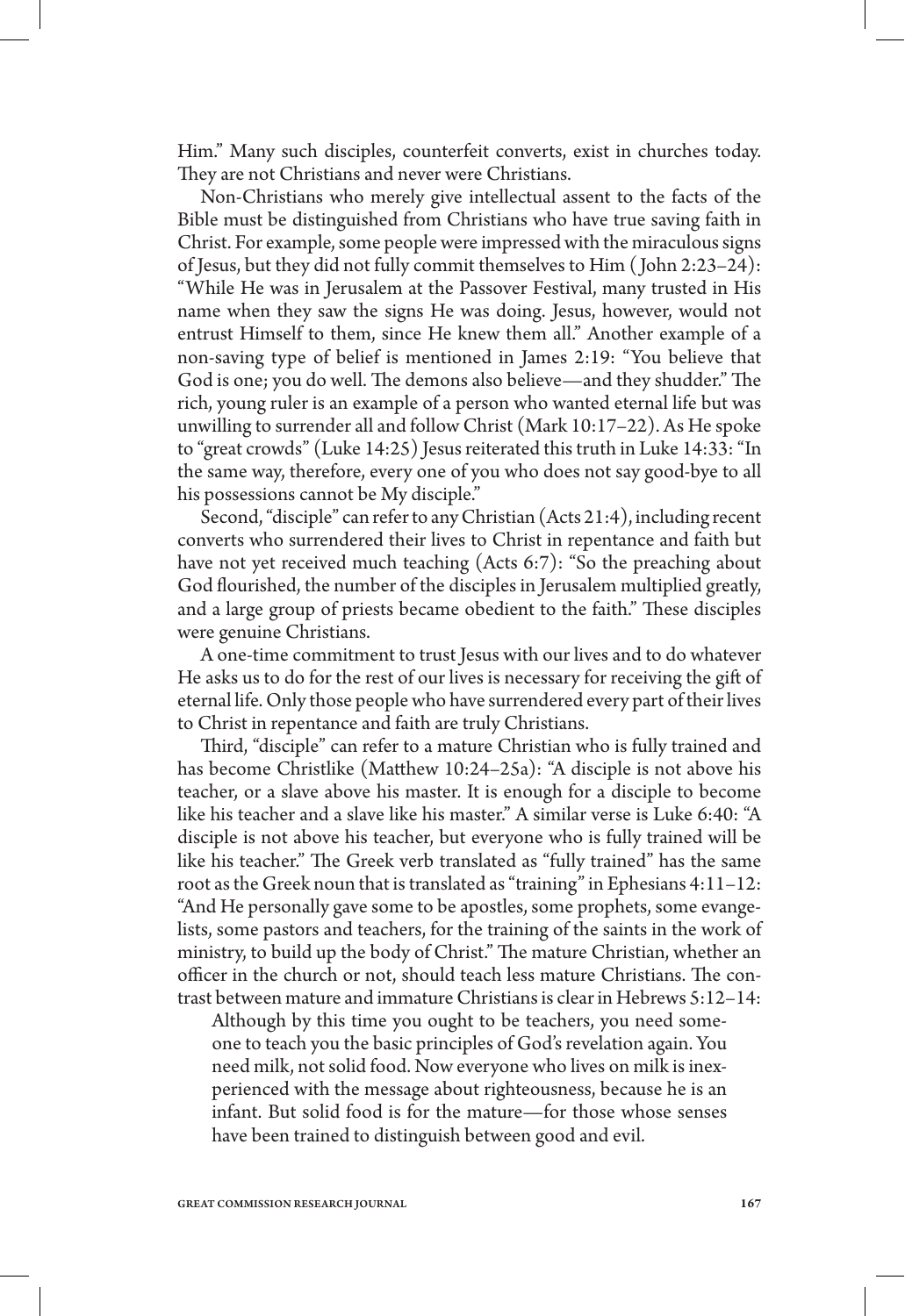Notice that the mature Christian's senses "have been trained."

Fourth, "disciple" can refer to one of the original twelve disciples (Ma 10:1). Fi¢h, "disciple" can mean a person who follows someone besides Jesus, such as the disciples who followed the Pharisees (Matt  $22:16$ ).

Which type of disciple is a Christian commanded to make in Matthew 28:19? The answer is clear from the type of participles that follow the main Greek verb translated as "make disciples." "Baptizing" and "teaching" are participles of means. They indicate the means by which disciples are to be made. Christians are to baptize new converts and teach them to observe everything He commanded. They should indeed teach new converts *everything* that Jesus commanded, not just a *few things* that He commanded. Thus, God's command for Christians is to go and make *mature Christians*, not mere converts. Of course, we must first make new converts in order to eventually make mature Christians; thus, the Great Commission includes both, but the main goal is to make mature Christians.

If every Christian is commanded to make mature Christians, how can immature Christians obey this command? They can teach new converts what they already know while they are continuing to learn. Different levels of mentoring exist. Christians who have been saved for a period of time should have received some basic discipleship training. They can mentor new converts even though they do not yet know all the things that more mature Christians know. These Christians are immature but beyond the initial convert stage. They need mentoring but can still be mentors themselves. Thus, they can be part of the disciple-making process even though they cannot do all of it alone.

#### **THE DANGERS OF THE SEARCH-ONLY PERSPECTIVE**

Because search-only advocates typically want to quickly plant churches in UPGs and quickly move to other UPGs, they often are willing to place new converts in leadership positions. They do not want to slow down long enough to thoroughly disciple leaders. They admit that 1 Timothy 3:6 says that a pastor/elder/overseer "must not be a new convert," but they say that this admonition is for established churches, not for churches in pioneer areas where there are only new converts.

They often mention that the list of qualifications for the pastor/elder/ overseer in Titus 1 leaves out the prohibition against new converts, and this context (Crete) supposedly only had new converts. Titus 1:9, however, states that the pastor/elder/overseer must be "holding to the faithful message as taught, so that he will be able both to encourage with sound teaching and to refute those who contradict it." Notice that he has been taught correct doctrine, and he is able to refute false doctrine. In regard to Crete, there were Cretans present on the Day of Pentecost (Acts 2:11), and probably some of these Cretans became Christians and carried the gospel to Crete.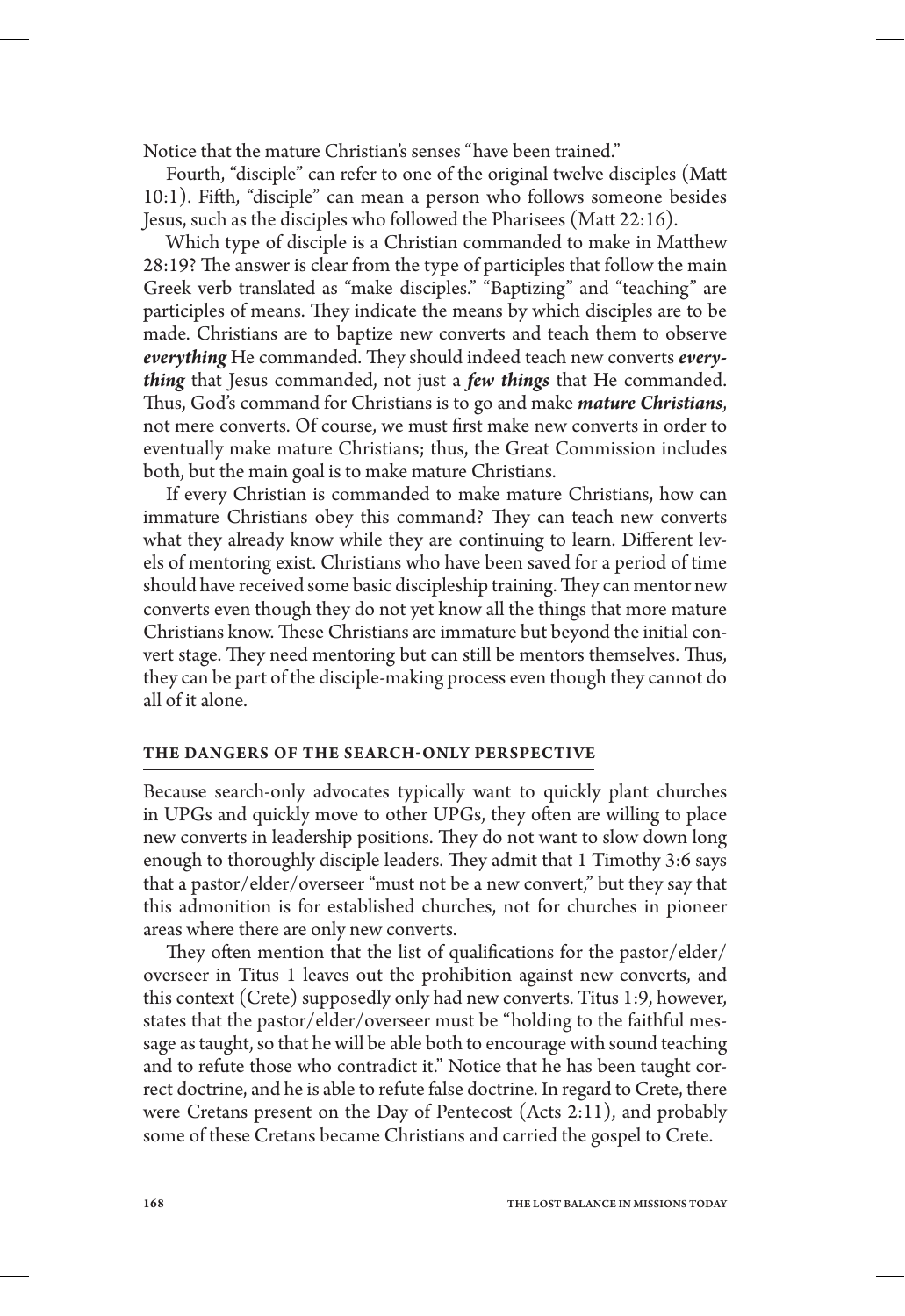The danger of having a new convert as pastor/elder/overseer should be obvious. David Sills commented on the present-day situation in China: "Missionaries report that evangelicals in China are losing ten thousand house churches every year to cults because their church leaders have no theological training. They cannot teach or defend what orthodox Christianity holds to be true."11 While Donald McGavran was arguably the greatest missiologist of the twentieth century, John Nevius was arguably the greatest missiologist of the nineteenth century. His thoughts on using new converts as pastors are still relevant today. Notice how he reacted to Titus 1:5:

Elders must be "appointed in every city." . . . While elders should be ordained as soon as practicable, we should not forget that the qualifications of elders are minutely laid down in the Scriptures; and to choose and ordain men to this office without the requisite qualifications is in fact going contrary to, rather than obeying the Scriptures. If suitable elders are not to be found, we should wait for them, however long a waiting may be required.

The Apostolic usage of ordaining elders soon after their reception into the Church, under circumstances very different from ours in China, is apt to mislead us. The work of the Apostles in heathen lands commenced for the most part in the synagogues of the Jews resident in those lands. Even in such places as Lystra, where there seems to have been no synagogue, there were Jewish families and their influence had been felt by the native population. Among the first converts to Christianity were both Jews and Jewish proselytes who for generations had been freed from the thralldom of idolatry. They were sincere worshippers of Jehovah, familiar with the Old Testament Scriptures and waiting for the long promised Messiah. From such persons the first elders of the Christian Church were no doubt largely drawn. It is not strange that, as a rule, we in China have to wait for years before Christians of the same intelligence and stability of character can be had. Our experience in this matter in Shantung is worth relating.

Twenty years ago our mission in considering this subject reasoned on this wise: We are Presbyterians, and our churches should be organized from the first on Presbyterian principles. If we cannot get men for elders as well qualified as we should like, we must take the best men we can find.... It was found, however, in not a small proportion of cases that the elders did not, or could not, perform their official duties, and were an obstruction to anyone attempting

<sup>11</sup> M. David Sills, *Reaching and Teaching: A Call to Great Commission Obedience* (Chicago: Moody, 2010), 44.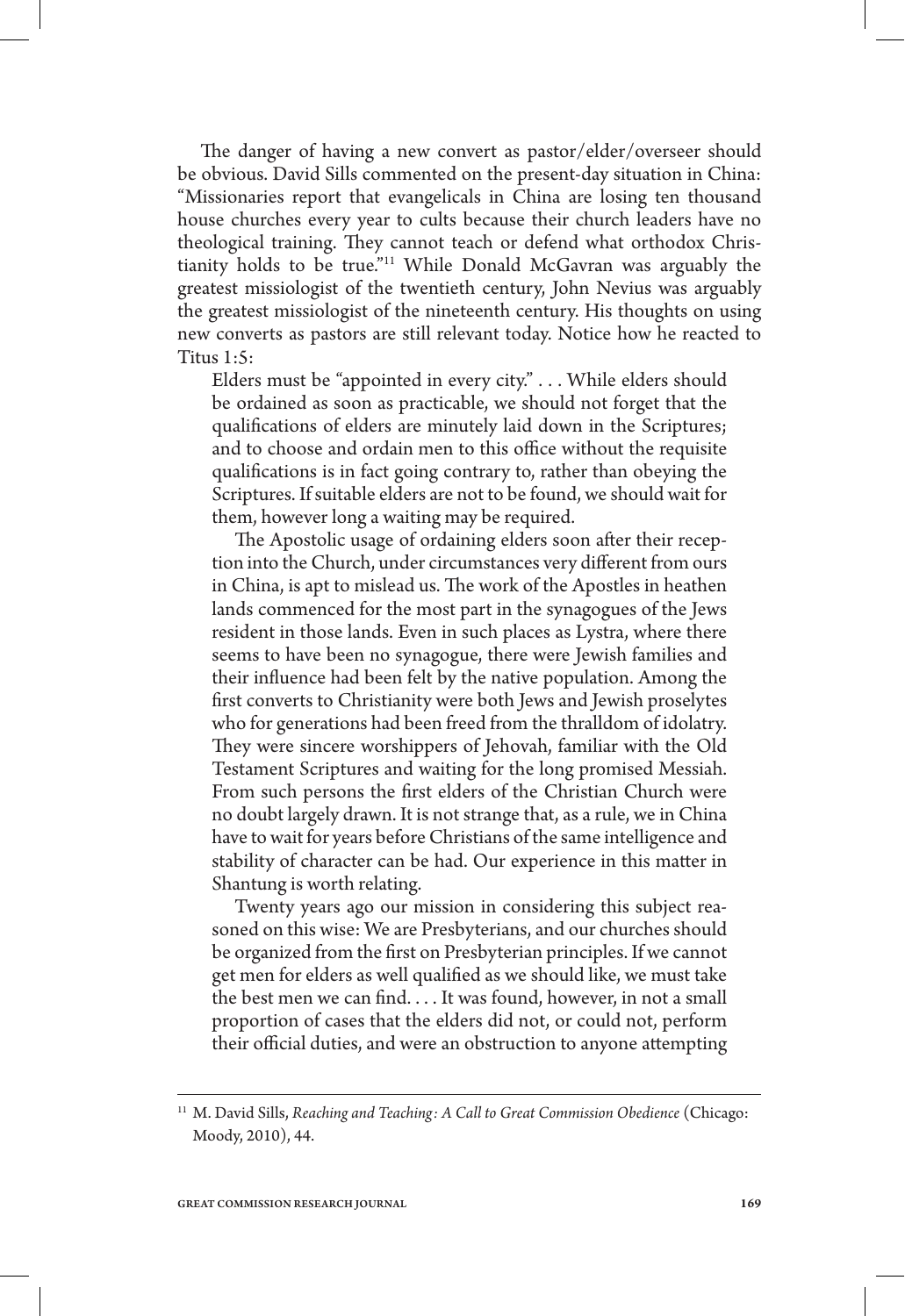to do so. They were placed in a false position, injurious to themselves and the churches of which they had nominal charge. Some were hardly able to sustain the character of an ordinary church member and others were in the course of a few years excommunicated. We then took action as a Presbytery, determining that elders should not be appointed unless their qualifications conformed in some good degree to those required in Scripture.<sup>12</sup>

Sadly, history has repeated itself in China as unqualified people have been placed into leadership positions into many of the house churches there. This search-only approach has adversely affected many people groups. Some of these groups are no longer considered to be UPGs, but they unfortunately must be classified as UdPGs (undiscipled people groups), a designation proposed by Daniel Kim.13

Another danger of the search-only emphasis on speed and lack of thorough discipleship is the insider movement. The insider movement promotes the idea that people can permanently maintain their Muslim, Buddhist, or Hindu identities while secretly following Christ. Jesus, however, made it clear that He should be confessed before men and that following Him would cause division between people (Matthew 10:32-39):

Therefore, everyone who will acknowledge Me before men, I will also acknowledge him before My Father in heaven. But whoever denies Me before men, I will also deny him before My Father in heaven. Don't assume that I came to bring peace on the earth. I did not come to bring peace, but a sword. For I came to turn a man against his father, a daughter against her mother, a daughter-in-law against her mother-in-law; and a man's enemies will be the members of his household. The person who loves father or mother more than Me is not worthy of Me; the person who loves son or daughter more than Me is not worthy of Me. And whoever doesn't take up his cross and follow Me is not worthy of Me. Anyone finding his life will lose it, and anyone losing his life because of Me will find it.

Insider movement proponents believe that evangelism will be more rapid when the converts are allowed to permanently retain their former identities as Muslims, Hindus, or Buddhists. This movement is unbiblical and grows out of the desire to increase speed. It is a deceptive practice and hurts the witness of genuine Christians.

<sup>&</sup>lt;sup>12</sup> John Nevius, *The Planting and Development of Missionary Churches*, 3d ed. (New York: Foreign Mission Library, 1899), 59–61.

<sup>&</sup>lt;sup>13</sup> Daniel D. Kim, "An Urgent Plea Concerning Undiscipled People Groups: A Thai Perspective," *Evangelical Missions Quarterly* 47, no. 1 ( January 2011): 71.